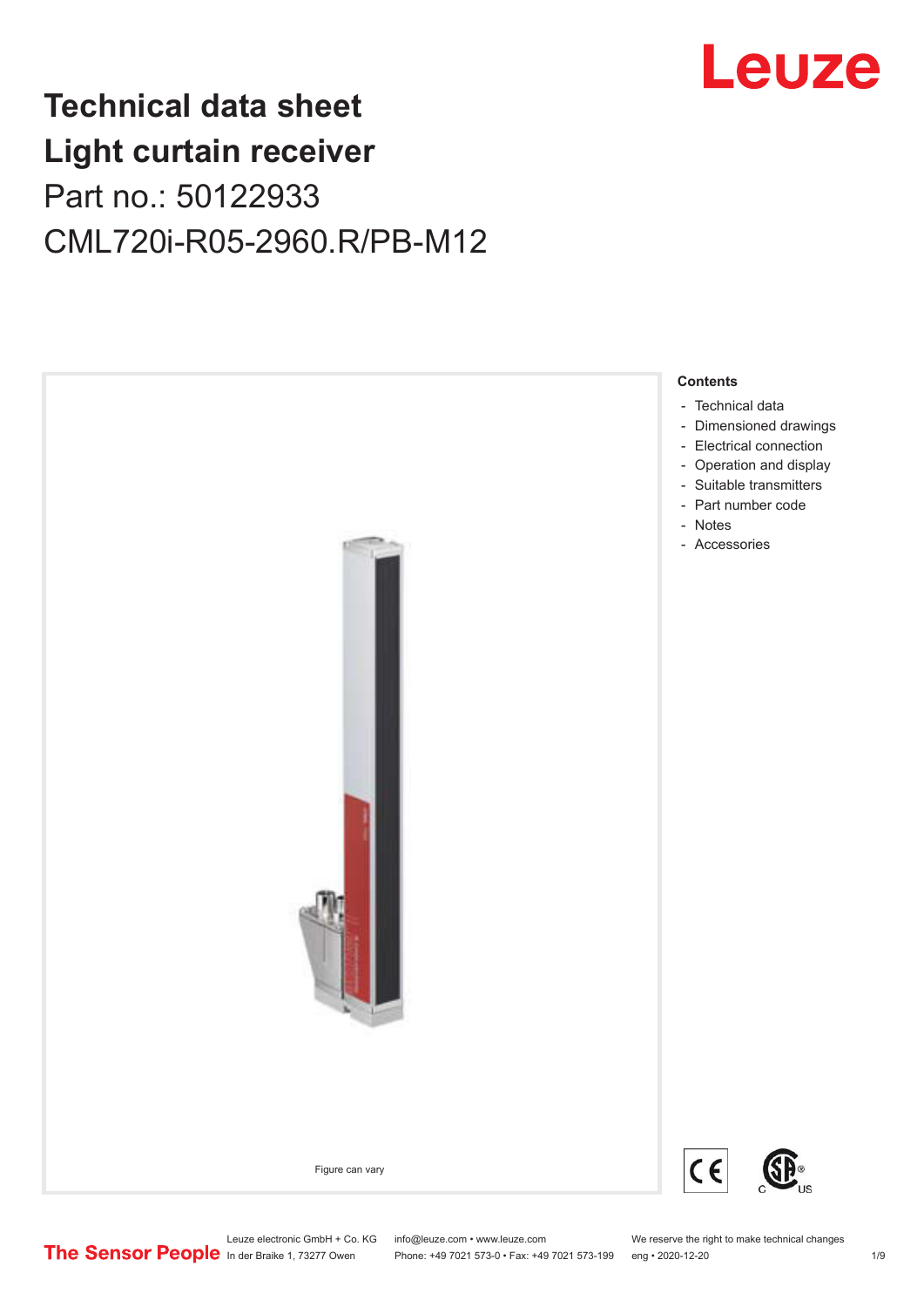### <span id="page-1-0"></span>**Technical data**

# **Leuze**

| Basic data                                     |                                                                                                            |
|------------------------------------------------|------------------------------------------------------------------------------------------------------------|
| <b>Series</b>                                  | 720                                                                                                        |
| <b>Operating principle</b>                     | Throughbeam principle                                                                                      |
| Device type                                    | Receiver                                                                                                   |
| <b>Contains</b>                                | Accessories for the use of the BT-2R1                                                                      |
| <b>Application</b>                             | Object measurement                                                                                         |
| <b>Special version</b>                         |                                                                                                            |
| <b>Special version</b>                         | Crossed-beam scanning                                                                                      |
|                                                | Diagonal-beam scanning                                                                                     |
|                                                | Parallel-beam scanning                                                                                     |
| <b>Optical data</b>                            |                                                                                                            |
| <b>Operating range</b>                         | Guaranteed operating range                                                                                 |
| <b>Operating range</b>                         | 0.13.5m                                                                                                    |
| <b>Operating range limit</b>                   | Typical operating range                                                                                    |
| <b>Operating range limit</b>                   | 0.14.5m                                                                                                    |
| <b>Measurement field length</b>                | 2,960 mm                                                                                                   |
| <b>Number of beams</b>                         | 592 Piece(s)                                                                                               |
| Beam spacing                                   | 5 mm                                                                                                       |
|                                                |                                                                                                            |
| Measurement data                               |                                                                                                            |
| Minimum object diameter                        | 10 mm                                                                                                      |
| <b>Electrical data</b>                         |                                                                                                            |
| <b>Protective circuit</b>                      | Polarity reversal protection                                                                               |
|                                                | Short circuit protected                                                                                    |
|                                                | <b>Transient protection</b>                                                                                |
|                                                |                                                                                                            |
| Performance data                               |                                                                                                            |
| Supply voltage U <sub>B</sub>                  | 18  30 V, DC                                                                                               |
| <b>Residual ripple</b>                         | 0  15 %, From $U_{\rm B}$                                                                                  |
| <b>Open-circuit current</b>                    | 0 600 mA, The specified values refer<br>to the entire package consisting of trans-<br>mitter and receiver. |
|                                                |                                                                                                            |
| Inputs/outputs selectable                      |                                                                                                            |
| Output current, max.                           | 100 mA                                                                                                     |
| Input resistance                               | $6.000 \Omega$                                                                                             |
| Number of inputs/outputs selectable 2 Piece(s) |                                                                                                            |
| Type                                           | Inputs/outputs selectable                                                                                  |
| Voltage type, outputs                          | DC                                                                                                         |
| Switching voltage, outputs                     | Typ. $U_R / 0 V$                                                                                           |
| Voltage type, inputs                           | DC                                                                                                         |
| Switching voltage, inputs                      | high: ≥6V                                                                                                  |
|                                                | $low: 4V$                                                                                                  |
|                                                |                                                                                                            |
| Input/output 1                                 | 1 <sub>ms</sub>                                                                                            |
| Activation/disable delay                       |                                                                                                            |
| <b>Timing</b>                                  |                                                                                                            |
| Cycle time                                     | 18.16 ms                                                                                                   |
| Response time per beam                         | 30 µs                                                                                                      |
| <b>Interface</b>                               |                                                                                                            |
| Type                                           | PROFIBUS DP                                                                                                |
|                                                |                                                                                                            |
| <b>PROFIBUS DP</b>                             |                                                                                                            |
| <b>Function</b>                                | Process                                                                                                    |

|                              | <b>Service interface</b>                  |                                                      |
|------------------------------|-------------------------------------------|------------------------------------------------------|
|                              | <b>Type</b>                               | IO-Link                                              |
|                              | <b>IO-Link</b>                            |                                                      |
|                              | <b>Function</b>                           | Configuration via software                           |
|                              |                                           | Service                                              |
|                              |                                           |                                                      |
|                              | Connection                                |                                                      |
| <b>Number of connections</b> |                                           | 2 Piece(s)                                           |
|                              | <b>Plug outlet</b>                        | Rear side                                            |
|                              |                                           |                                                      |
|                              | <b>Connection 1</b><br><b>Function</b>    |                                                      |
|                              |                                           | Configuration interface<br>Connection to transmitter |
|                              |                                           | Signal IN                                            |
|                              |                                           | Signal OUT                                           |
|                              |                                           | Voltage supply                                       |
|                              | Type of connection                        | Connector                                            |
|                              | <b>Thread size</b>                        | M <sub>12</sub>                                      |
|                              | Type                                      | Male                                                 |
|                              | <b>Material</b>                           | Metal                                                |
|                              | No. of pins                               | 8 -pin                                               |
|                              | Encoding                                  | A-coded                                              |
|                              |                                           |                                                      |
|                              | <b>Connection 2</b>                       |                                                      |
|                              | <b>Function</b>                           | <b>BUS IN</b>                                        |
|                              |                                           | <b>BUS OUT</b>                                       |
|                              | <b>Type of connection</b>                 | Connector                                            |
|                              | <b>Thread size</b>                        | M <sub>12</sub>                                      |
|                              | Type                                      | Female                                               |
|                              | <b>Material</b><br>No. of pins            | Metal<br>5-pin                                       |
|                              | Encoding                                  | B-coded                                              |
|                              |                                           |                                                      |
|                              | <b>Mechanical data</b>                    |                                                      |
|                              | Design                                    | Cubic                                                |
|                              | Dimension (W x H x L)                     | 29 mm x 35.4 mm x 2,983 mm                           |
|                              | <b>Housing material</b>                   | Metal                                                |
|                              | <b>Metal housing</b>                      | Aluminum                                             |
|                              | Lens cover material                       | Plastic                                              |
|                              | Net weight                                | $3,050$ g<br>Silver                                  |
|                              | <b>Housing color</b><br>Type of fastening | Groove mounting                                      |
|                              |                                           | Via optional mounting device                         |
|                              |                                           |                                                      |
|                              | <b>Operation and display</b>              |                                                      |
|                              | Type of display                           | LED                                                  |
|                              |                                           | OLED display                                         |
|                              | <b>Number of LEDs</b>                     | 2 Piece(s)                                           |
|                              | Type of configuration                     | Software                                             |
|                              |                                           | Teach-in                                             |
|                              | <b>Operational controls</b>               | Membrane keyboard                                    |
|                              | <b>Environmental data</b>                 |                                                      |
|                              | Ambient temperature, operation            | $-3060 °C$                                           |
|                              | Ambient temperature, storage              | -40  70 °C                                           |
|                              |                                           |                                                      |

Leuze electronic GmbH + Co. KG info@leuze.com • www.leuze.com We reserve the right to make technical changes ln der Braike 1, 73277 Owen Phone: +49 7021 573-0 • Fax: +49 7021 573-199 eng • 2020-12-20 2/9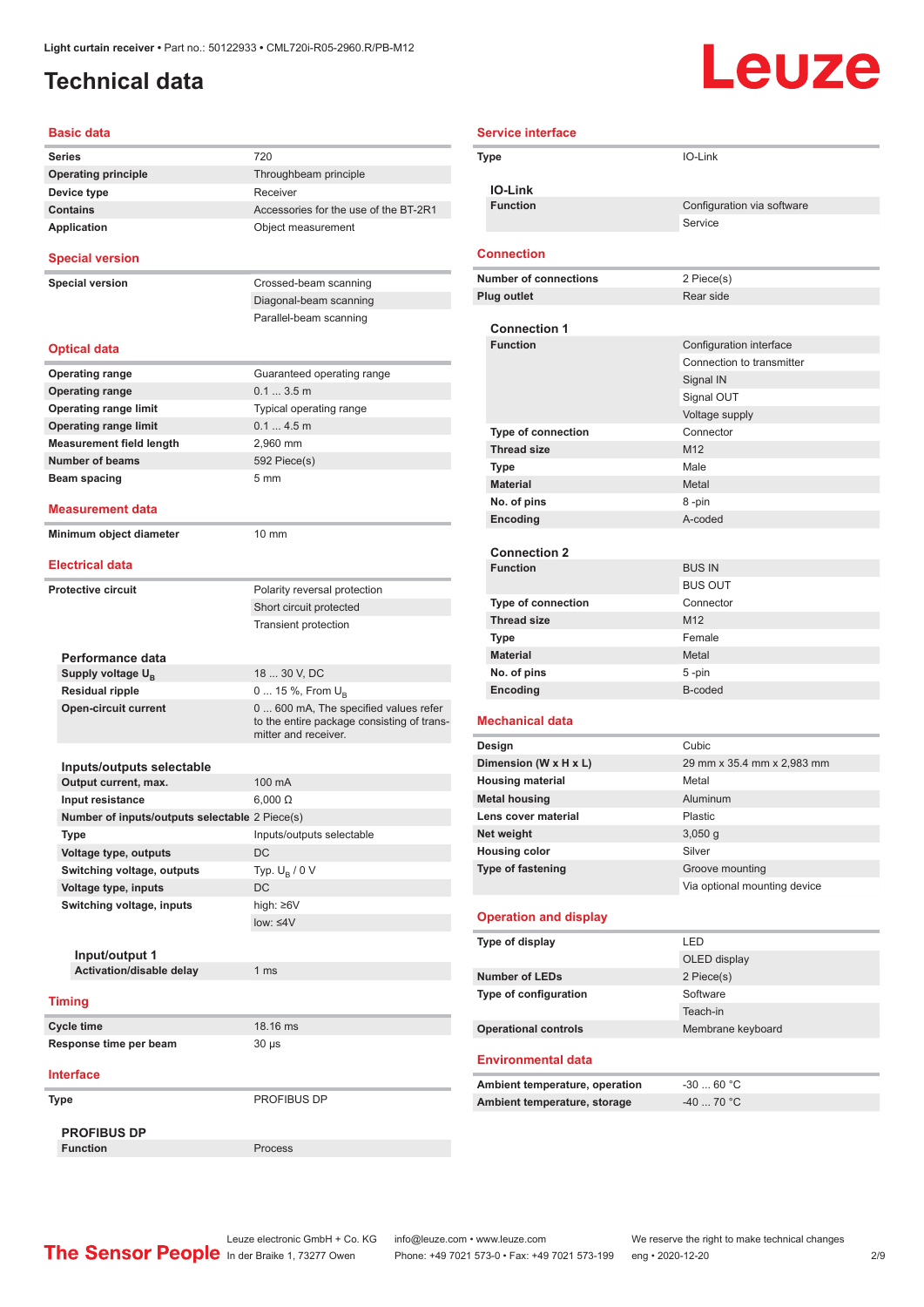## **Technical data**

## Leuze

#### **Certifications**

| Degree of protection     | IP 65         |
|--------------------------|---------------|
| <b>Protection class</b>  | Ш             |
| <b>Certifications</b>    | c CSA US      |
| <b>Standards applied</b> | IEC 60947-5-2 |
|                          |               |

#### **Classification**

| <b>Customs tariff number</b> | 90314990 |
|------------------------------|----------|
| eCl@ss 5.1.4                 | 27270910 |
| eCl@ss 8.0                   | 27270910 |
| eCl@ss 9.0                   | 27270910 |
| eCl@ss 10.0                  | 27270910 |
| eCl@ss 11.0                  | 27270910 |
| <b>ETIM 5.0</b>              | EC002549 |
| <b>ETIM 6.0</b>              | EC002549 |
| <b>ETIM 7.0</b>              | EC002549 |
|                              |          |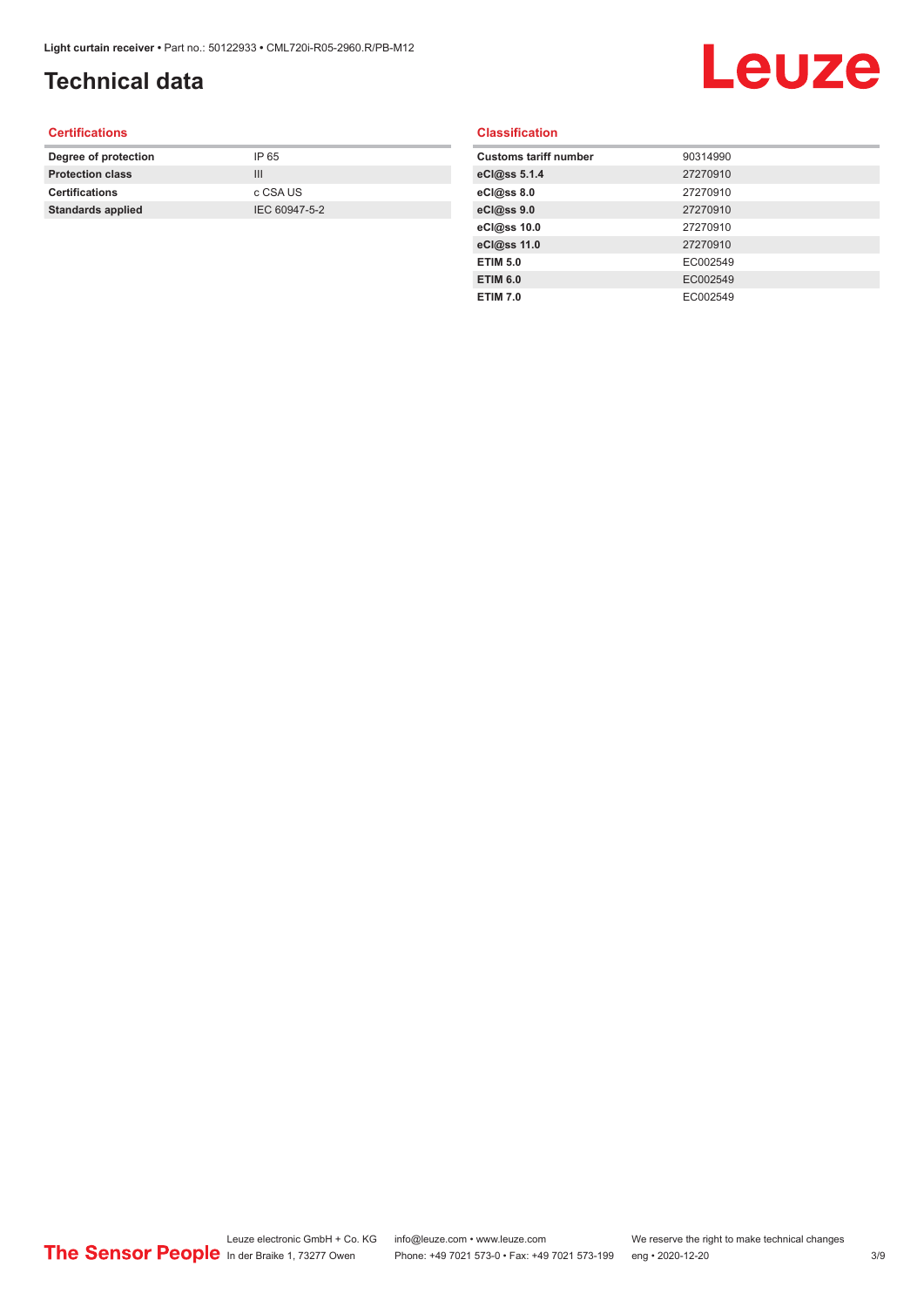#### <span id="page-3-0"></span>**Dimensioned drawings**

All dimensions in millimeters



A Beam spacing 5 mm

G Fastening groove

- B Measurement field length 2960 mm
- F M6 thread
- R Receiver
	- Y 2.5 mm

T Transmitter

**Leuze**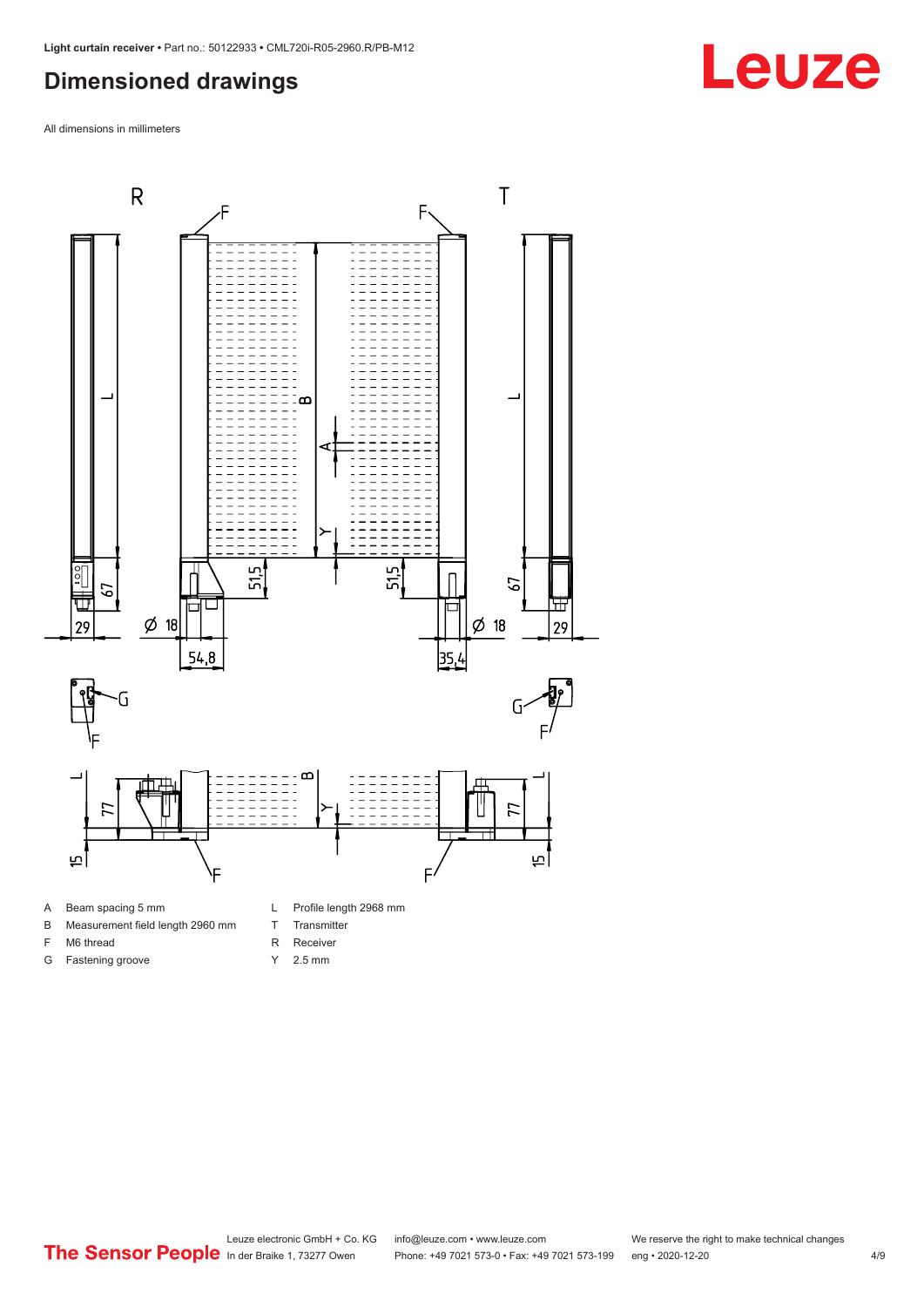#### <span id="page-4-0"></span>**Dimensioned drawings**





## **Electrical connection**

**Connection 1**

| <b>Function</b>    | Configuration interface   |
|--------------------|---------------------------|
|                    | Connection to transmitter |
|                    | Signal IN                 |
|                    | Signal OUT                |
|                    | Voltage supply            |
| Type of connection | Connector                 |
| <b>Thread size</b> | M12                       |
| <b>Type</b>        | Male                      |
| <b>Material</b>    | Metal                     |
| No. of pins        | 8-pin                     |
| Encoding           | A-coded                   |

#### **Pin Pin assignment**

| 1              | $V +$            |  |  |
|----------------|------------------|--|--|
| $\overline{2}$ | I/O <sub>1</sub> |  |  |
| 3              | <b>GND</b>       |  |  |
| $\overline{4}$ | IO-Link          |  |  |
| 5              | I/O <sub>2</sub> |  |  |
| 6              | RS 485 Tx+       |  |  |
| 7              | RS 485 Tx+       |  |  |
| 8              | <b>FE/SHIELD</b> |  |  |
|                |                  |  |  |



#### **Connection 2**

| <b>Function</b>    | <b>BUS IN</b>  |
|--------------------|----------------|
|                    | <b>BUS OUT</b> |
| Type of connection | Connector      |
| <b>Thread size</b> | M12            |
| <b>Type</b>        | Female         |
| <b>Material</b>    | Metal          |
| No. of pins        | $5$ -pin       |
| Encoding           | B-coded        |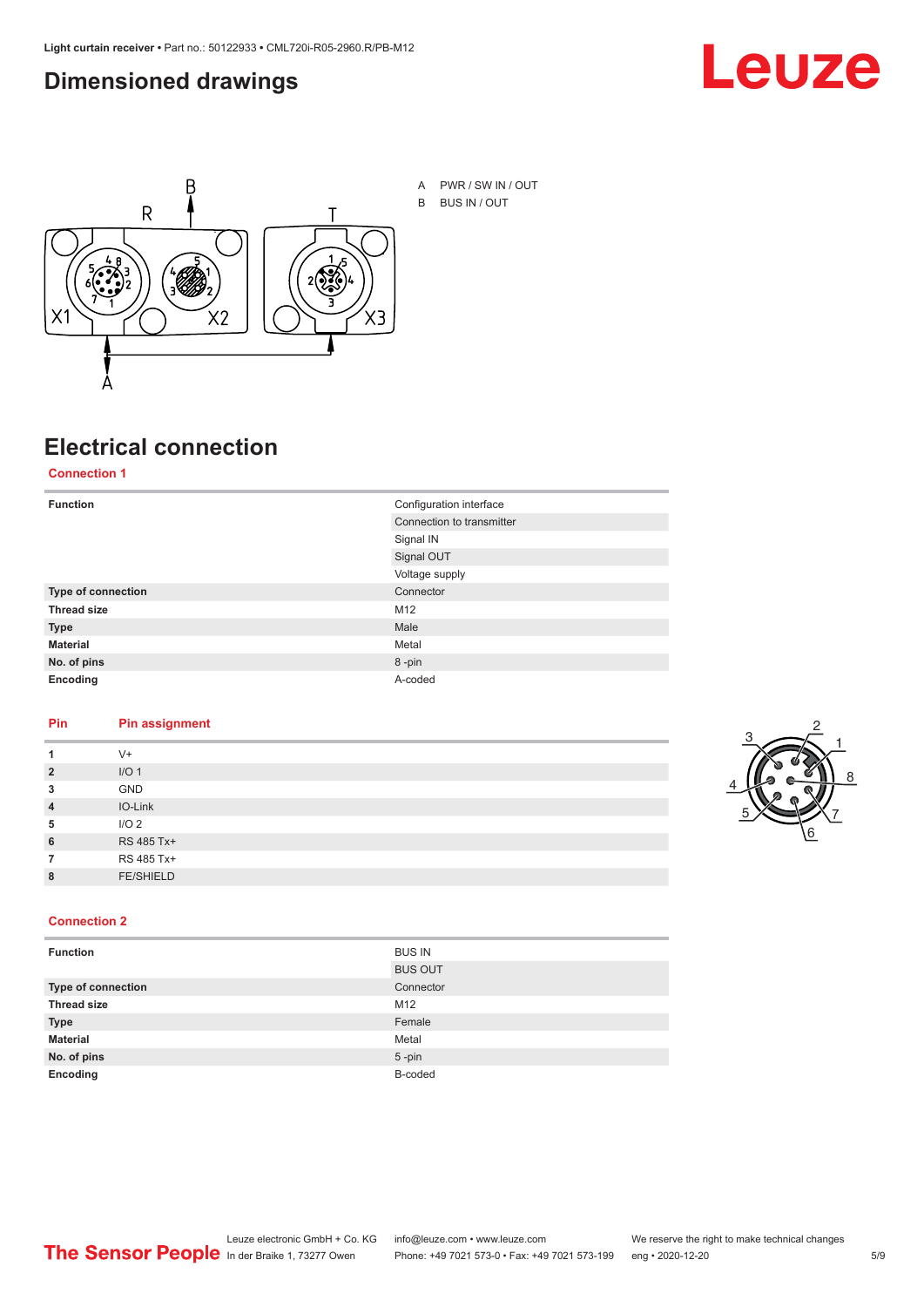## <span id="page-5-0"></span>**Electrical connection**

| Pin | Pin assignment   |   |
|-----|------------------|---|
|     | $V +$            | ⌒ |
|     | Tx-              |   |
| 3   | PB GND           |   |
|     | $Tx+$            |   |
| 5   | <b>FE/SHIELD</b> |   |

## **Operation and display**

| <b>LED</b>     | <b>Display</b>           | <b>Meaning</b>                         |
|----------------|--------------------------|----------------------------------------|
|                | Green, continuous light  | Operational readiness                  |
|                | Green, flashing          | Teach / error                          |
| $\overline{2}$ | Yellow, continuous light | Light path free, with function reserve |
|                | Yellow, flashing         | No function reserve                    |
|                | Off                      | Object detected                        |

#### **Suitable transmitters**

| Part no. | <b>Designation</b>         | <b>Article</b>               | <b>Description</b>                                                          |
|----------|----------------------------|------------------------------|-----------------------------------------------------------------------------|
| 50119485 | CML720i-T05-<br>2960.R-M12 | Light curtain<br>transmitter | Operating range: 0.1  3.5 m<br>Connection: Connector, M12, Rear side, 5-pin |

#### **Part number code**

Part designation: **CML7XXi-YZZ-AAAA.BCCCDDD-EEEFFF**

| <b>CML</b>  | <b>Operating principle</b><br>Measuring light curtain                                                                                     |
|-------------|-------------------------------------------------------------------------------------------------------------------------------------------|
| 7XXi        | <b>Series</b><br>720i: 720i series<br>730i: 730i series                                                                                   |
| Y           | Device type<br>T: transmitter<br>R: receiver                                                                                              |
| <b>ZZ</b>   | <b>Beam spacing</b><br>$05:5$ mm<br>10:10 mm<br>20:20 mm<br>40:40 mm                                                                      |
| <b>AAAA</b> | Measurement field length [mm], dependent on beam spacing                                                                                  |
| B           | Equipment<br>A: connector outlet, axial<br>R: rear connector outlet                                                                       |
| CCC         | Interface<br>L: IO-Link<br>/CN: CANopen<br>/PB: PROFIBUS<br>/PN: PROFINET<br>/CV: Analog current and voltage output<br>/D3: RS 485 Modbus |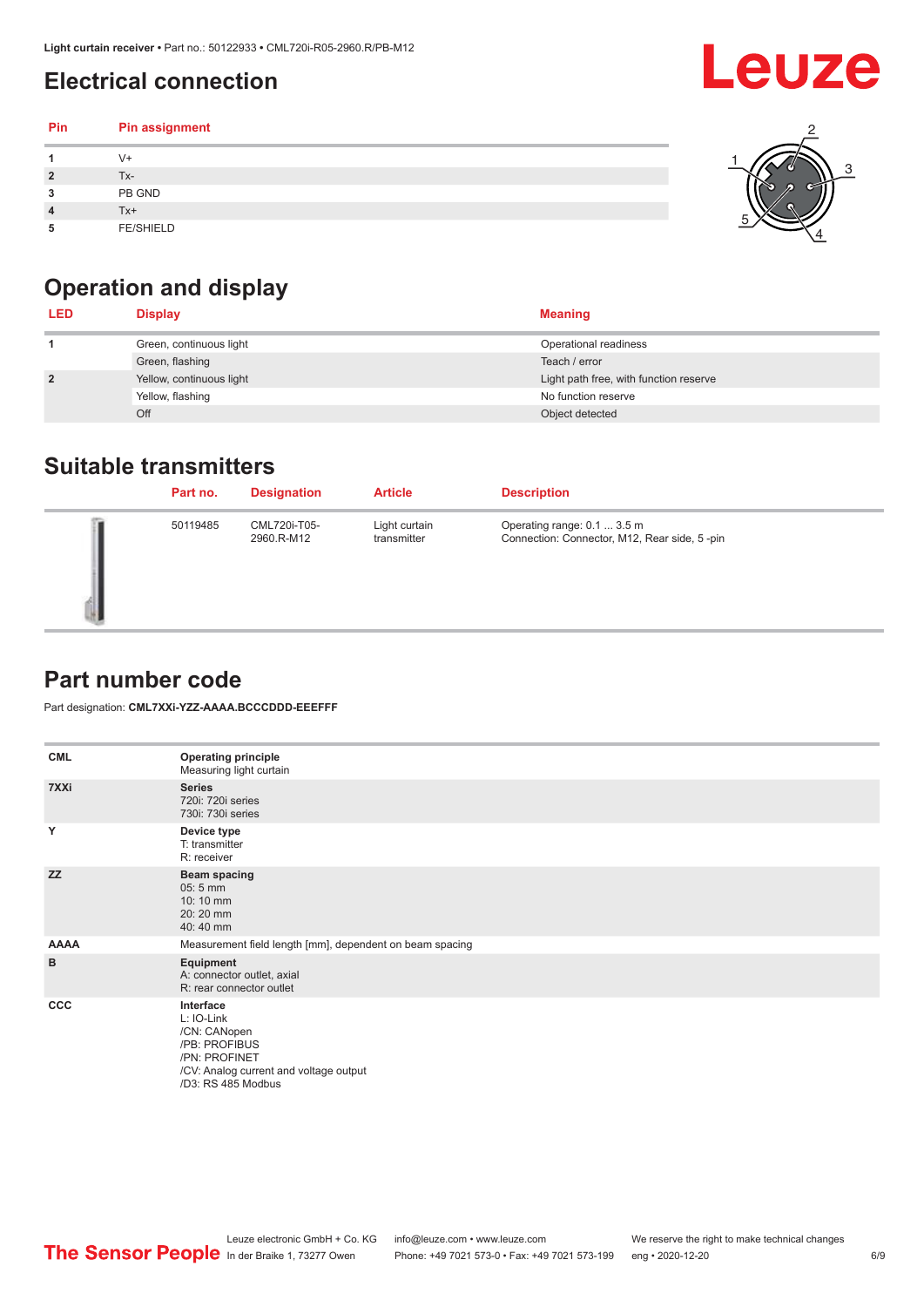#### <span id="page-6-0"></span>**Part number code**



| <b>DDD</b> | <b>Special equipment</b><br>-PS: Power Setting                                                  |
|------------|-------------------------------------------------------------------------------------------------|
| <b>EEE</b> | <b>Electrical connection</b><br>M12: M12 connector                                              |
| <b>FFF</b> | -EX: Explosion protection                                                                       |
|            | <b>Note</b>                                                                                     |
|            |                                                                                                 |
|            | $\&$ A list with all available device types can be found on the Leuze website at www.leuze.com. |

#### **Notes**

| Observe intended use!                                                                                                                                                                                                            |
|----------------------------------------------------------------------------------------------------------------------------------------------------------------------------------------------------------------------------------|
| $\%$ This product is not a safety sensor and is not intended as personnel protection.<br>$\%$ The product may only be put into operation by competent persons.<br>$\%$ Only use the product in accordance with its intended use. |
|                                                                                                                                                                                                                                  |



#### **For UL applications:**

ª For UL applications, use is only permitted in Class 2 circuits in accordance with the NEC (National Electric Code). ª These proximity switches shall be used with UL Listed Cable assemblies rated 30V, 0.5A min, in the field installation, or equivalent (categories: CYJV/ CYJV7 or PVVA/PVVA7)

#### **Accessories**

### Connection technology - Connection cables

|        | Part no. | <b>Designation</b>     | <b>Article</b>   | <b>Description</b>                                                                                                                                         |
|--------|----------|------------------------|------------------|------------------------------------------------------------------------------------------------------------------------------------------------------------|
| 2<br>W | 50132079 | KD U-M12-5A-V1-<br>050 | Connection cable | Connection 1: Connector, M12, Axial, Female, A-coded, 5-pin<br>Connection 2: Open end<br>Shielded: No<br>Cable length: 5,000 mm<br>Sheathing material: PVC |

#### Connection technology - Y distribution cables

|   |   | Part no. | <b>Designation</b>          | <b>Article</b>        | <b>Description</b>                                                                                                                                                                                                                                                                                  |
|---|---|----------|-----------------------------|-----------------------|-----------------------------------------------------------------------------------------------------------------------------------------------------------------------------------------------------------------------------------------------------------------------------------------------------|
| Ø | ø | 50118183 | K-Y1 M12A-5m-<br>M12A-S-PUR | Interconnection cable | Connection 1: Connector, M12, Axial, Female, A-coded, 5-pin<br>Connection 2: Connector, M12, Axial, Male, A-coded, 5-pin<br>Connection 3: Connector, M12, Axial, Female, A-coded, 8-pin<br>Shielded: Yes<br>Cable length fork 1: 5,000 mm<br>Cable length fork 2: 150 mm<br>Sheathing material: PUR |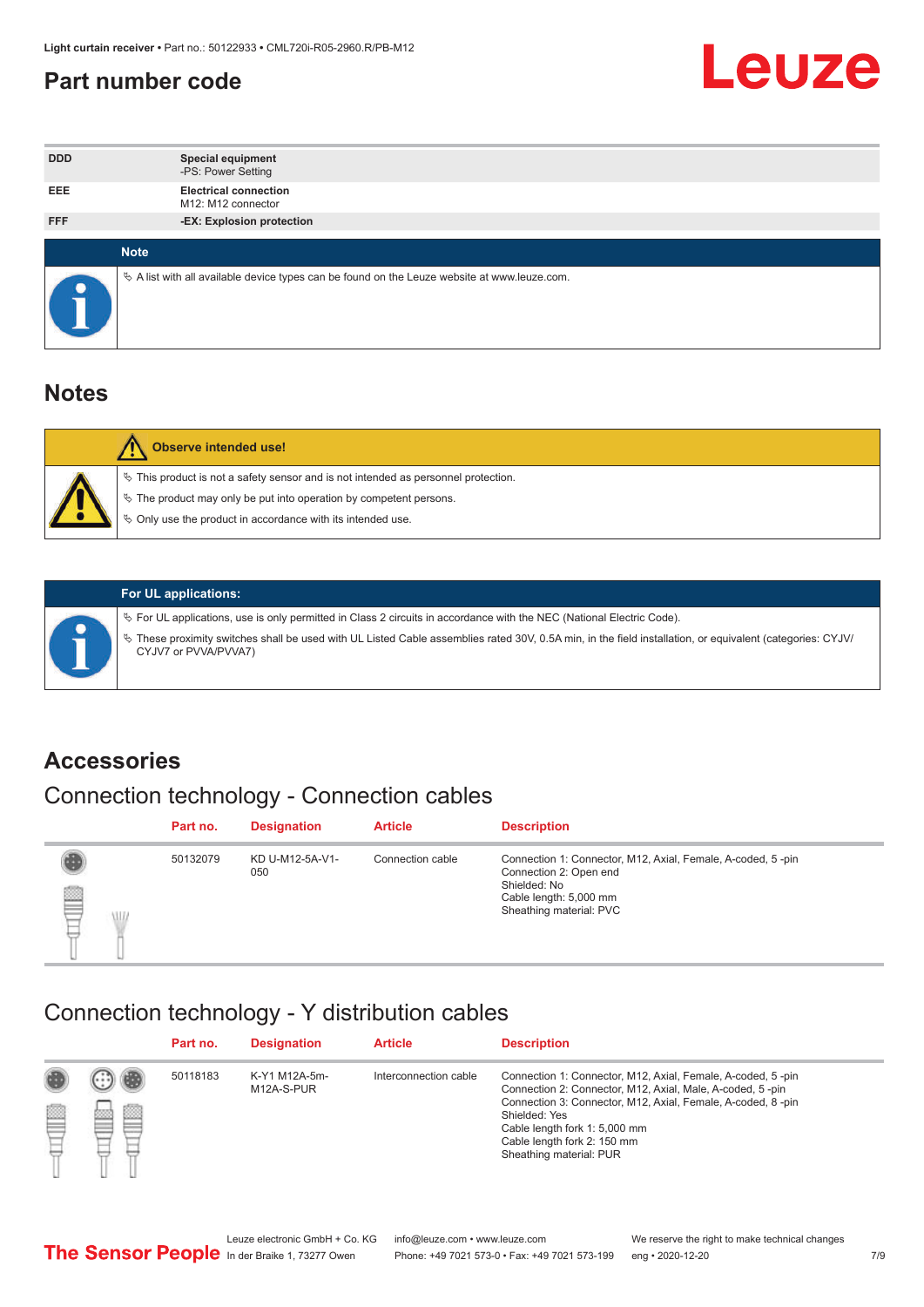#### **Accessories**

## **Leuze**

|     |          | Part no. | <b>Designation</b>           | <b>Article</b>        | <b>Description</b>                                                                                                                                                                                                                                                                             |
|-----|----------|----------|------------------------------|-----------------------|------------------------------------------------------------------------------------------------------------------------------------------------------------------------------------------------------------------------------------------------------------------------------------------------|
| 622 | ×<br>622 | 50123265 | K-YPB M12A-5m-<br>M12A-S-PUR | Interconnection cable | Suitable for interface: PROFIBUS DP<br>Connection 1: Connector, M12, Axial, Male, B-coded, 5-pin<br>Connection 2: Cable with connector, M12, Axial, Female, B-coded, 5-pin<br>Connection 3: Cable with connector, M12, Axial, Male, B-coded, 5-pin<br>Shielded: Yes<br>Sheathing material: PUR |

#### Mounting technology - Mounting brackets

|               | Part no. | <b>Designation</b> | <b>Article</b>      | <b>Description</b>                                                                                                                                                                                                        |
|---------------|----------|--------------------|---------------------|---------------------------------------------------------------------------------------------------------------------------------------------------------------------------------------------------------------------------|
| $\frac{1}{2}$ | 50142900 | BT 700M.5-2SET     | Mounting device set | Design of mounting device: Bracket mounting<br>Fastening, at system: Through-hole mounting, T slotted hole<br>Mounting bracket, at device: Screw type, Sliding block<br>Type of mounting device: Rigid<br>Material: Steel |

#### Mounting technology - Swivel mounts

| Part no. | <b>Designation</b> | <b>Article</b>       | <b>Description</b>                                                                                                                                          |
|----------|--------------------|----------------------|-------------------------------------------------------------------------------------------------------------------------------------------------------------|
| 429046   | <b>BT-2R1</b>      | Mounting bracket set | Fastening, at system: Through-hole mounting<br>Mounting bracket, at device: Clampable<br>Type of mounting device: Turning, 360°<br>Material: Metal, Plastic |

#### Configuration devices

| Part no. | <b>Designation</b>             | <b>Article</b>  | <b>Description</b>                                                       |
|----------|--------------------------------|-----------------|--------------------------------------------------------------------------|
| 50121098 | SET MD12-US2-IL1.1<br>$+$ Zub. | Diagnostics set | Interface: USB<br>Connections: 2 Piece(s)<br>Degree of protection: IP 20 |

#### Services

| Part no. | <b>Designation</b> | <b>Article</b>   | <b>Description</b>                                                                                                                                                                                                                                                                                                                                                                                                              |
|----------|--------------------|------------------|---------------------------------------------------------------------------------------------------------------------------------------------------------------------------------------------------------------------------------------------------------------------------------------------------------------------------------------------------------------------------------------------------------------------------------|
| S981001  | CS10-S-110         | Start-up support | Details: Performed at location of customer's choosing, duration: max. 10<br>hours.<br>Conditions: Devices and connection cables are already mounted, price not<br>including travel costs and, if applicable, accommodation expenses.<br>Restrictions: No mechanical (mounting) and electrical (wiring) work<br>performed, no changes (attachments, wiring, programming) to third-party<br>components in the nearby environment. |
| S981005  | CS10-T-110         | Product training | Details: Location and content to be agreed upon, duration: max. 10 hours.<br>Conditions: Price not including travel costs and, if applicable, accommodation<br>expenses.<br>Restrictions: Travel costs and accommodation expenses charged separately<br>and according to expenditure.                                                                                                                                           |